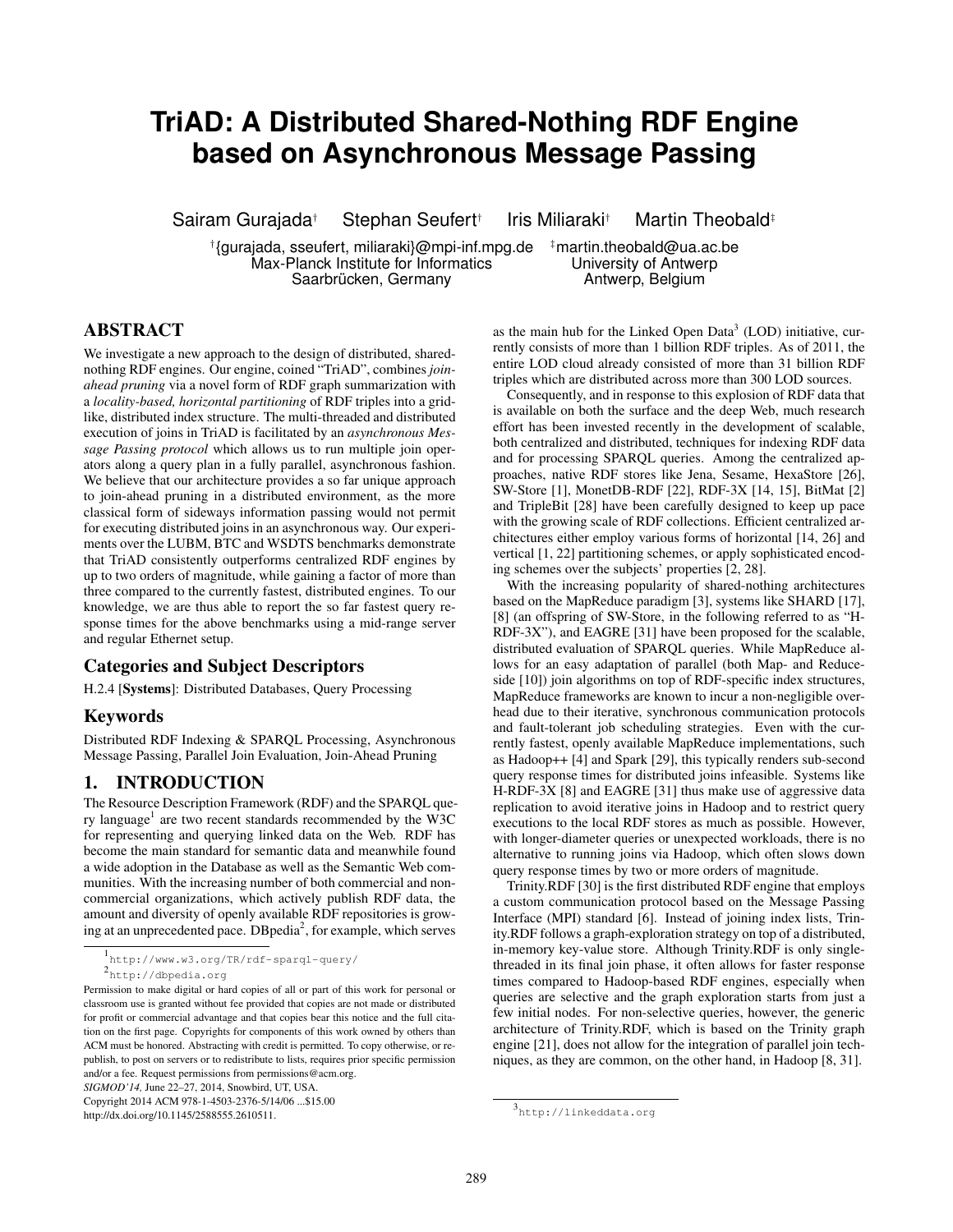We summarize this analysis by highlighting the following two limitations that all existing, distributed RDF engines currently face.

Problem 1: Synchronous vs. Asynchronous Join Executions. Although Hadoop-based joins allow for the execution of multiple join operators in parallel, they need to *synchronize at each level of the query plan* before they can continue to process the plan with the next iteration of joins. These synchronization steps are heavily dominated by a few stragglers or imbalanced query plans.

Problem 2: Graph Exploration vs. Relational Joins. Parallel graph exploration is very efficient for queries that aim to select just a few subgraphs out of the RDF data graph. For a row-oriented output format, as it is required by the SPARQL 1.0 and 1.1 standards, *graph exploration is not sufficient to generate the final join results*. Thus, the parallel execution of joins remains a crucial factor for the efficiency and scalability of a SPARQL engine.

# 1.1 TriAD Overview

To address the above problems, we propose a novel, sharednothing, main-memory architecture in combination with an asynchronous Message Passing [6] protocol. Our engine, coined TriAD (for "Triple-Asynchronous-Distributed"), aims at closing the gap between current shared-nothing Hadoop engines [8, 17, 31], on the one hand, and pure graph-exploration strategies based on Message Passing [21, 30], on the other hand. TriAD is designed to achieve higher parallelism and less synchronization overhead during query executions than Hadoop engines by adding an additional layer of multi-threading for entire paths of a query plan that can be executed in parallel. TriAD is the first RDF engine that employs asynchronous join executions (using a custom MPI protocol) which are coupled with a lightweight join-ahead pruning technique for the distributed processing of SPARQL queries. Specifically, TriAD builds on the following principles.

Parallel and Asynchronous Join Executions. TriAD in principle follows a classical master-slave architecture. During query execution, however, the slave nodes operate largely autonomously and communicate directly via *asynchronously exchanged messages* to run multiple join operators along the query plan in parallel. Our form of communication is asynchronous because sibling execution paths of a query plan can be processed in a freely multi-threaded fashion and only need to be merged (i.e., be synchronized) once the intermediate results of entire such execution paths are joined.

Distributed RDF Indexes with Join-Ahead Pruning. We employ six primary SPO *permutation indexes* which are encoded into a distributed main-memory data structure that consists only of simple integer structs and vectors. Each SPO permutation list is first hash-partitioned ("sharded") according to its join key and then locally sorted in lexicographic order. Thus, even in its basic configuration without any multi-threaded execution of the query plan, TriAD can perform efficient, distributed merge-joins over the hashpartitioned permutation lists. In addition to the primary SPO indexes, we employ a form of join-ahead pruning via an additional RDF *summary graph* at the master node, in order to prune entire partitions of triples from the SPO lists that cannot contribute to the results of a given SPARQL query.

Distribution-Aware Query Optimizer. Similar to [14], TriAD employs a bottom-up dynamic programming (DP) algorithm for *join-order enumeration*. In addition to [14], we also consider the locality of the index structures at the slave nodes, the shipping cost of intermediate join results, and the option to execute sibling paths of the query plan in a multi-threaded fashion, in order to determine the plan with the overall least cost estimate. This enables the optimizer to take much better advantage of the actual hardware capabilities, by taking the network latency and bandwidth, the CPU capacity for merging and hashing, and parallel query executions via multi-threading and distribution into account.

# 1.2 Contributions

We summarize the novel aspects of our work as follows.

- We investigate a new approach to the design of distributed RDF engines. TriAD exploits both *intra-node multi-threading* and *asynchronous inter-node communication* to run multiple join operators of a query plan in a distributed and parallel way.
- We propose a novel form of RDF graph summarization to facilitate *join-ahead pruning* in a distributed environment. In contrast to sideways information passing, the graph summary is directly merged into the RDF-specific SPO indexes and thus allows us to perform this kind of join-ahead pruning in combination *with an asynchronous execution* of the join operators.
- TriAD employs two stages of query optimization (and execution) over both the RDF summary graph and the RDF data graph. Our distribution-aware query optimizer employs detailed summary- and data-graph statistics to determine the *best exploration-order*for the summary graph and the *best join-order* for the data graph, respectively. Both optimization steps are implemented via an efficient DP algorithm.
- Each individual join operator runs against a *distributed, horizontally partitioned RDF index*, such that even for a single join or path-like queries TriAD benefits from the distributed evaluation of these joins. In addition, for a more "bushy" query plan, consisting of multiple root-to-leaf paths (called "execution paths"), the execution of the joins runs in multiple threads at each compute node, which allows us to evaluate multiple operators in the query plan in parallel and asynchronously along these execution paths.
- We provide an *extensive experimental comparison* of TriAD to no less than nine state-of-the-art RDF, DBMS and Hadoop engines. We achieve the—to our knowledge—so far fastest query response times for the LUBM, BTC and WSDTS benchmarks reported for a mid-range server and regular Ethernet setup.

# 2. RELATED WORK

We next discuss a selection of RDF engines, which we believe are most related to our approach, and briefly discuss their differences to our architecture. We refer the reader to [5, 18, 22] for a comprehensive overview of recent approaches.

Relational Approaches. The majority of the existing RDF stores, both centralized and distributed, follow a relational approach towards storing and indexing RDF data. Recent approaches, such as SW-store by Abadi et al. [1], vertically partition RDF triples into multiple property tables. Hexastore [26] and RDF-3X [14, 15] employ index-based solutions by storing triples directly in  $B^+$ -trees over multiple, redundant SPO permutations. Including all permutations and projections of the SPO attributes, this may result in up to 15 such  $B^+$ -trees [14]. Coupled with sophisticated statistics and query-optimization techniques, these centralized, index-based approaches still are very competitive as recently shown in [24].

Join-Order Optimization. Determining the optimal join-order for a query plan is arguably the main factor that impacts query processing performance. RDF-3X [14] thus performs an exhaustive plan enumeration in combination with a bottom-up DP algorithm and aggressive pruning in order to identify the best join-order. In TriAD, we adopt the DP algorithm as it is described in [14], and we adapt it to finding both the best exploration-order for the summary graph and the best join-order for the subsequent processing against the SPO indexes. Moreover, by including detailed distribution information and the ability to run multiple joins in parallel into the underlying cost model of the optimizer, we obtain query plans that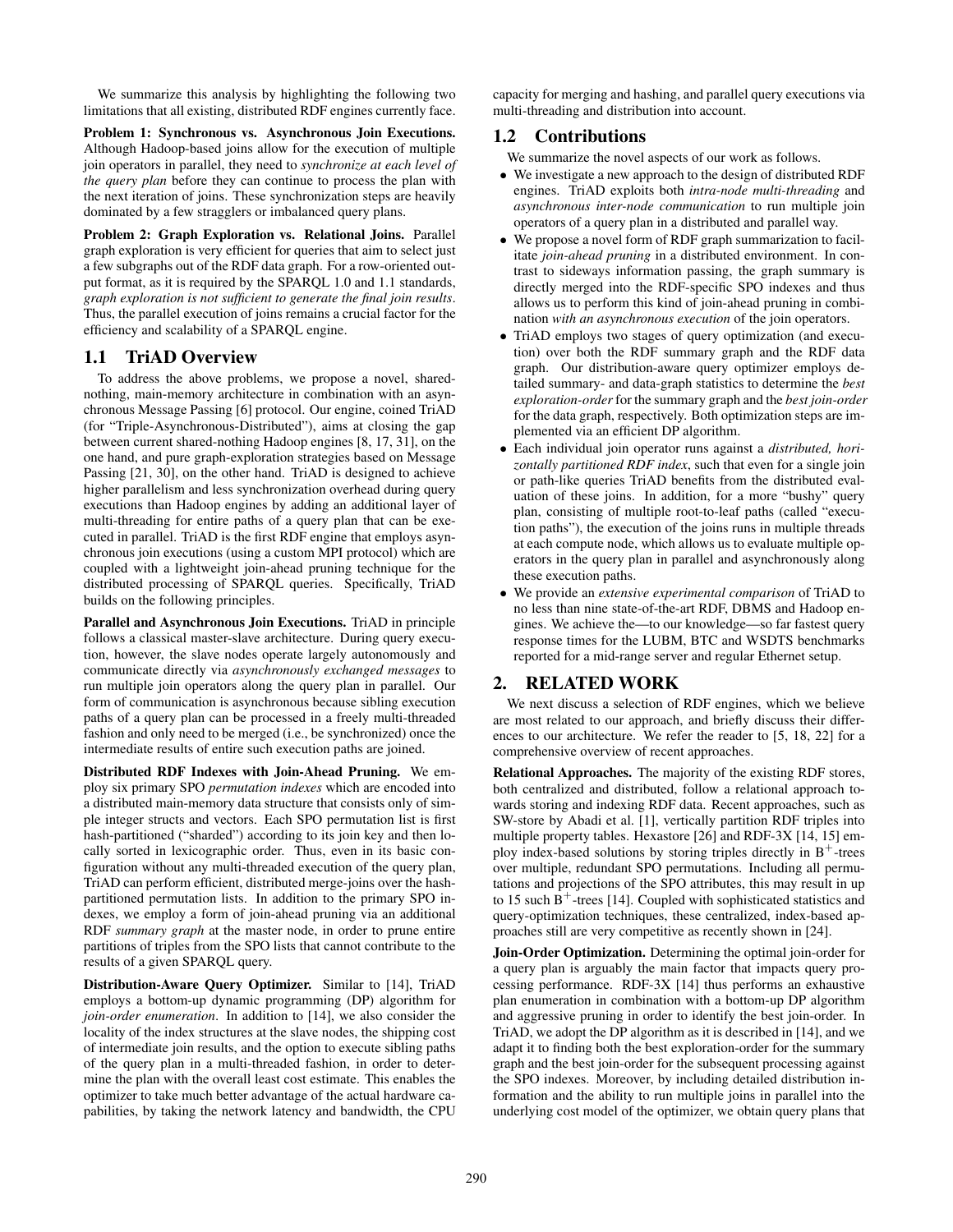are more specifically tuned towards parallel execution than with a pure selectivity-based cost model.

Join-Ahead Pruning. Join-ahead pruning is a second main factor that influences the performance of a relational query processor. In join-ahead pruning, triples that might not qualify for a join are pruned even before the actual join operator is invoked. This pruning of triples ahead of the join operators may thus save a substantial amount of computation time for the actual joins. Instead of the sideways information passing (SIP) strategy used in RDF-3X [14, 15], which is a runtime form of join-ahead pruning, TriAD employs a similar kind of pruning via graph summarization [12, 16, 32]. Graph summarization serves as a preprocessing step to the actual query executions and thus has the crucial advantage that it can be adapted to an asynchronous execution of the join operators.

MapReduce. Based on the MapReduce paradigm, distributed engines like H-RDF-3X [8] and SHARD [17] horizontally partition an RDF collection over a number of compute nodes and employ Hadoop as a communication layer for queries that span multiple nodes. H-RDF-3X [8] partitions an RDF graph into as many partitions as there are compute nodes via METIS [9]. Then, a oneor two-hop replication is applied to index each of the local graphs via RDF-3X [15]. Query processing in both systems is performed using iterative Reduce-side joins, where the Map phase performs selections and the Reduce phase performs the actual joins [10]. Although such a setting works well for queries that scan large portions of the RDF data graph, for less data-intensive queries the overhead of iteratively running MapReduce jobs and scanning all—or large amounts—of the RDF tuples during the Map phase is significant. Even recent approaches like EAGRE [31] that focus on minimizing I/O costs by carefully scheduling Map tasks and utilizing extensive data replication cannot completely avoid Hadoop-based joins in the case of longer-diameter queries or unexpected workloads. Our experimental evaluation clearly shows that running joins via Hadoop should be avoided if interactive query response are desired.

Native Graph Approaches. Recently, a number of approaches were proposed to store RDF triples in native graph format. These approaches typically employ adjacency lists as a basic building block for storing and processing RDF data. Moreover, by using sophisticated indexes, like gStore [32], BitMat [2] and TripleBit [28], or by using graph exploration, like in Trinity.RDF [30], these approaches prune many triples before invoking relational joins to finally generate the row-oriented results of a SPARQL query. We believe that with Trinity.RDF [30], we provide a detailed experimental comparison to such graph approaches for RDF, which thus also represents a wider family of more generic graph engines such as Pregel [11] or Neo4j [25]. Other kinds of graph queries, such as reachability, shortest-paths or random walks, are partly already included in the SPARQL 1.1 standard and required for RDF/S-style inferences. Such queries are targeted by various graph engines, such as FERRARI [19] or GraphX [27], but we consider these to be beyond the scope of this work. Also beyond our current scope are workload awareness [20] and incremental updates [15].

Graph Partitioning. Apart from centralized engines like gStore [32], BitMat [2] and TripleBit [28], Huang et al. [8] also follow a graph partitioning approach over a distributed setting, where triples are assigned to different machines using the METIS graph partitioner. Graph partitioning allows triples that are close to each other in the RDF data graph to be stored at the same machine, thus overcoming the randomness issued by the purely hashing-based partitioning schemes used in systems like SHARD [17].

Graph Exploration vs. Joins. To avoid the overhead of Hadoopbased joins, Trinity.RDF [30] is based on a custom protocol based on the Message Passing Interface (MPI) [6]. In Trinity.RDF, however, intermediate variable bindings are computed among all slave nodes via graph exploration, while the final results need to be enumerated at the single master node using a single-threaded, left-deep join over the intermediate bindings. As an example, consider a SPARQL query with 3 variables ?x, ?y, ?z, which each become bound to 10 distinct constants during graph exploration. Assuming that each combination of the bindings generates a valid SPARQL result, the 30 bindings lead to 1,000 rows that need to be generated for the join. Thus, the ability to evaluate joins in parallel remains a crucial factor for scaling-out an RDF engine.

# 3. BACKGROUND & PRELIMINARIES

In this section, we briefly review the key concepts that form the basis for the design of TriAD. We also establish the notation used throughout the rest of the paper.

## 3.1 RDF & SPARQL: Data & Query Model

An RDF collection consists of a set of triples of the form *(subject*, *predicate, object* $\rangle$  (or  $\langle s, p, o \rangle$ , for short), where *subject* denotes a globally unique resource, *object* may denote either a unique resource or a literal (i.e., a string or a number), and *predicate* denotes a relationship between the subject and object. RDF data can be represented as a directed, labeled multi-graph as defined next.

DEFINITION 1. An **RDF** data graph  $G_D(V_D, E_D, L, \phi_D)$  is a *directed, labeled multi-graph where*  $V_D$  *is the set of data nodes,*  $E_D$  *is the set of directed edges connecting the nodes in*  $V_D$ , *L is the set of edge and node labels, and*  $\phi_D$  *is a labeling function with*  $\phi_D : V_D \cup E_D \rightarrow L$  *s.t.*  $\forall v_i, v_j \in V_D$ ,  $v_i \neq v_j$ , *it holds that*  $\phi_D(v_i) \neq \phi_D(v_j)$ .

An RDF example in triplet form (TTL/N3 format) is given below.

Barack\_Obama <bornIn> Honolulu . Barack\_Obama <won> Peace\_Nobel\_Prize .

```
Barack_Obama <won> Grammy_Award .
Honolulu <locatedIn> USA .
```
A conjunctive SPARQL query can again be represented by a set of triple patterns that together form the query graph. Each query triple is of the form  $\langle s, p, o \rangle$ , where each of the s, p, o components may denote either a query variable in Vars or a constant in L.

DEFINITION 2. *A SPARQL query graph*  $G_Q(V_Q, E_Q, L, Vars,$  $\phi$ <sub>O</sub>) *is a labeled, directed multi-graph where*  $V$ <sub>O</sub> *is the set of query nodes,*  $E_Q$  *is the set of edges connecting nodes in*  $V_Q$ ,  $L$  *is the set of edge and node labels, and*  $\phi_Q$  *is a labeling function with*  $\phi_Q: V_Q \cup E_Q \rightarrow Vars \cup L.$ 

An example query (which retrieves all the people who are born in a city that is located in "USA" and who won some prize) is expressed in SPARQL as follows.

```
SELECT ?person, ?city, ?prize WHERE {
  ?person <bornIn> ?city .
  ?city <locatedIn> USA .
  ?person <won> ?prize . }
```
Processing a SPARQL query graph  $G_Q$  against an RDF data graph  $G<sub>D</sub>$  thus resolves to finding all subgraph isomorphisms between  $G_Q$  and  $G_D$ . The result of a SPARQL query, however, is not itself a graph but—in analogy to SQL—a set of rows, each containing a distinct set of bindings of query variables in Vars to constants in L. For example, the result of the above SPARQL query over our RDF data snippet is the following.

```
Barack_Obama, Honolulu, Peace_Nobel_Prize .
Barack_Obama, Honolulu, Grammy_Award .
```
# 3.2 Graph Summarization

Graph summarization is an effective approach to prune dangling triples prior to the actual query processing. In graph summarization, a large data graph is first summarized into a smaller graph that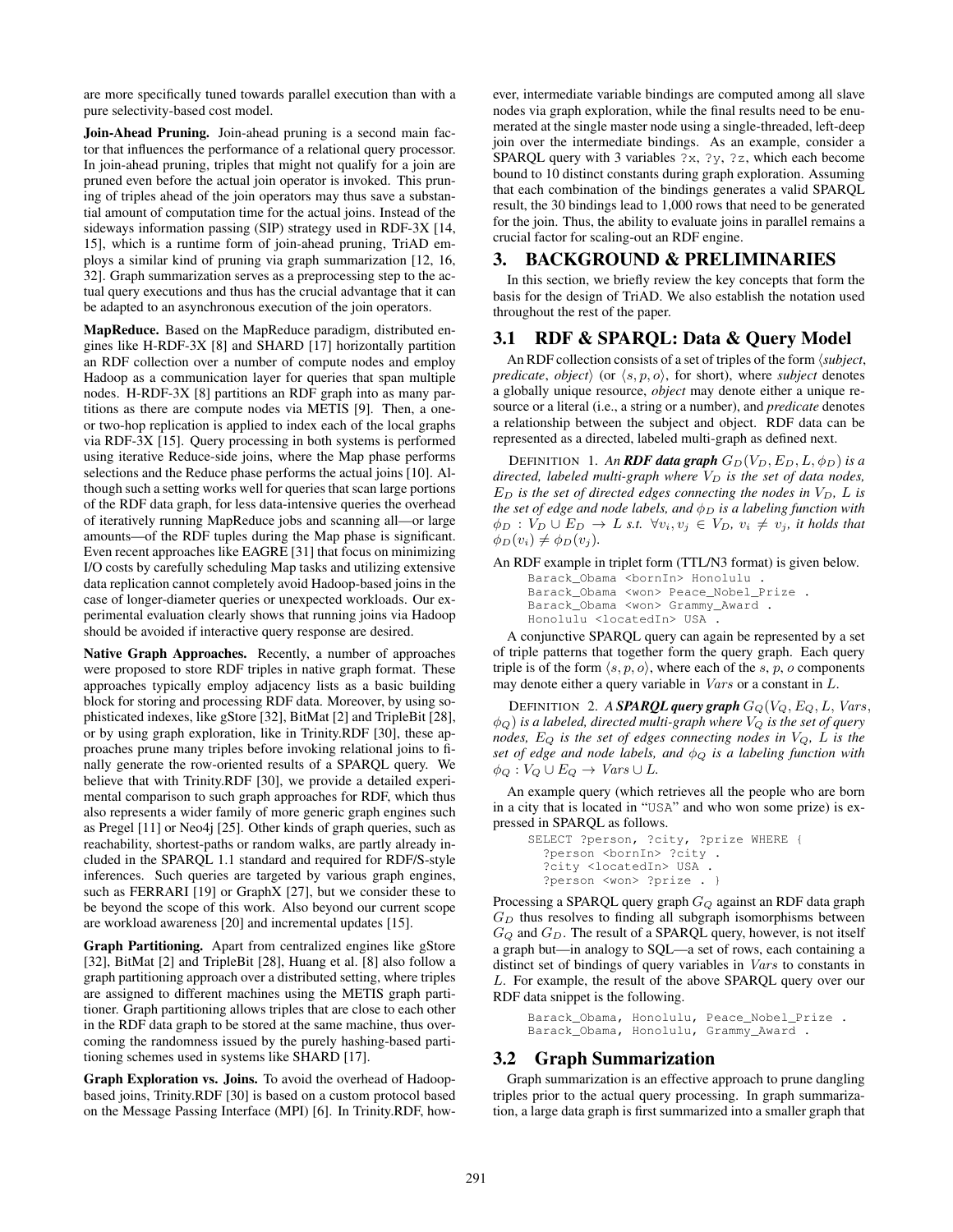

Figure 1: (a) RDF data graph  $G_D$  with locality-based partitioning; and (b) summary graph  $G_S$  for  $G_D$ 

retains the principal characteristics of the original RDF data graph in a compact way. The main intuition behind graph summarization is that processing a query over the summary graph allows us to remove large parts of the data graph that contain no relevant triples with respect to the query. Running a complex query against both the summary graph and subsequently against the pruned data graph may thus be faster than running the query against the unpruned data graph. We formally define an RDF summary graph as follows.

DEFINITION 3. An **RDF summary graph**  $G_S(V_S, E_S, L, \phi_S)$ *for a given RDF data graph*  $G_D(V_D, E_D, L, \phi_D)$  *again is a labeled, directed multi-graph where each node*  $v \in V_S$ *, with*  $v \subseteq$  $V_D$ , called **supernode**, is a subset of nodes in  $V_D$ , and each edge  $e \in E_S$ , called *superedge*, connects two supernodes in  $V_S$ , and  $\phi_S : E_S \to L$  *maps each superedge*  $e \in E_S$  *to a label in* L.

Generating Graph Summaries. A few centralized RDF stores have so far been proposed to perform join-ahead pruning via graph summarization [16, 32]. These extend the idea of bisimulation [12], which was originally employed for XML tree summarization, to RDF graphs. *Bisimulation-based summaries* [16] are particularly effective for join-ahead pruning if only the predicates of the query triple patterns are labeled with constants, such that multiple, possibly disconnected components of the data graph are merged into compact synopses for indexing. *Locality-based summaries* [32], on the other hand, are similar to graph clustering, in which nodes of the data graph are partitioned such that the nodes within each partition share more neighbors than the nodes that are spread across the partitions. Since SPARQL typically involves finding connected components of the data graph, locality-based approaches are particularly effective in pruning if one or more of the subjects or objects in the query graph are labeled with constants. Such queries are very common in SPARQL. An example of an RDF data graph and a corresponding locality-based summary graph is shown in Figure 1.

EXAMPLE 1. *Running our SPARQL query against the summary graph*  $G_S$  *of Figure 1 binds partitions*  $p_1$ *,*  $p_2$ *,*  $p_4$  *to* ?person*,*  $p_1$ *,* ß2*,* ß<sup>4</sup> *to* ?city *and* ß2*,* ß<sup>4</sup> *to* ?prize*. Thus, all RDF triples in*  $G_D$ , which are associated with p<sub>3</sub>, can safely be pruned when pro*cessing the query against the data graph without introducing false negatives to the result. By processing the query against*  $G_D$ , we *replace these supernode bindings of the query variables with their actual RDF constants and thus remove also false positives from the results. Often, this form of join-ahead pruning allows us to detect empty join results without even touching the data graph at all.*

# 4. SYSTEM ARCHITECTURE

An overview of the TriAD system architecture is depicted in Figure 2. TriAD resembles a typical master-slave, shared-nothing model, in which each compute node manages its own main memory area and stores disjoint partitions of the RDF index structures. One designated compute node, the *master node*, stores all metadata about the indexed RDF facts and serves as the initial point of



Figure 2: TriAD system architecture

contact for all indexing and query processing tasks. The remaining *slave nodes* hold the local index structures and exchange intermediate query results via a direct, asynchronous communication protocol among each other. All communication is based on the Message Passing Interface (MPI) using the MPICH $2<sup>4</sup>$  API.

## *Master Node*

RDF Parser & Partitioner. This component takes care of parsing RDF files (provided in TTL/N3 format) and partitioning the complete set of incoming RDF triples into the summary graph and the local SPO index structures (Section 5).

SPARQL Parser. The SPARQL parser is responsible for preprocessing incoming queries. Queries are turned into a graph representation, before the query optimizer compiles the query into a global join plan which is then sent to all slaves (Section 6).

Summary Graph. The initial processing of a SPARQL query pattern against the summary graph facilitates join-ahead pruning (using a locality-based summarization strategy) at the slaves by removing graph partitions that contain no matching triples for the graph pattern denoted by the query (Section 5.1).

Bidirectional Dictionaries. The RDF parsing step involves building bidirectional mappings for the incoming RDF triples in order to quickly convert strings to integer ids and vice versa. To accommodate our graph partitioning scheme for the summary graph, the forward dictionary maintains the combination of partition identifier (a node in the summary graph) and component id (Section 5.2).

Global Statistics. When indexing finishes, the master receives the local index statistics from the slaves and merges these into its own global statistics to be used for query optimization (Section 5.5).

Query Optimizer. In a second processing step, the query optimizer (Section 6.3) builds the global query plan based on the global statistics, the locality of the SPO indexes, and cardinality re-estimations after processing the query against the summary graph.

#### *Slave Nodes*

Local SPO Indexes. At each slave, a local indexer receives the id-formatted triples and builds its local index structures for each of the six primary SPO permutations (Sections 5.3 & 5.4).

Local Query Processors. Each slave receives a copy of the global query plan from the master, whereupon the local query processors initialize their own instances of the physical query operators in the plan. The slaves concurrently start executing the same plan but scan different partitions of their local SPO indexes. Along with the global plan, the master also communicates the join-head pruning information from the summary graph to the slaves (Section 6.4).

<sup>4</sup> http://www.mpich.org/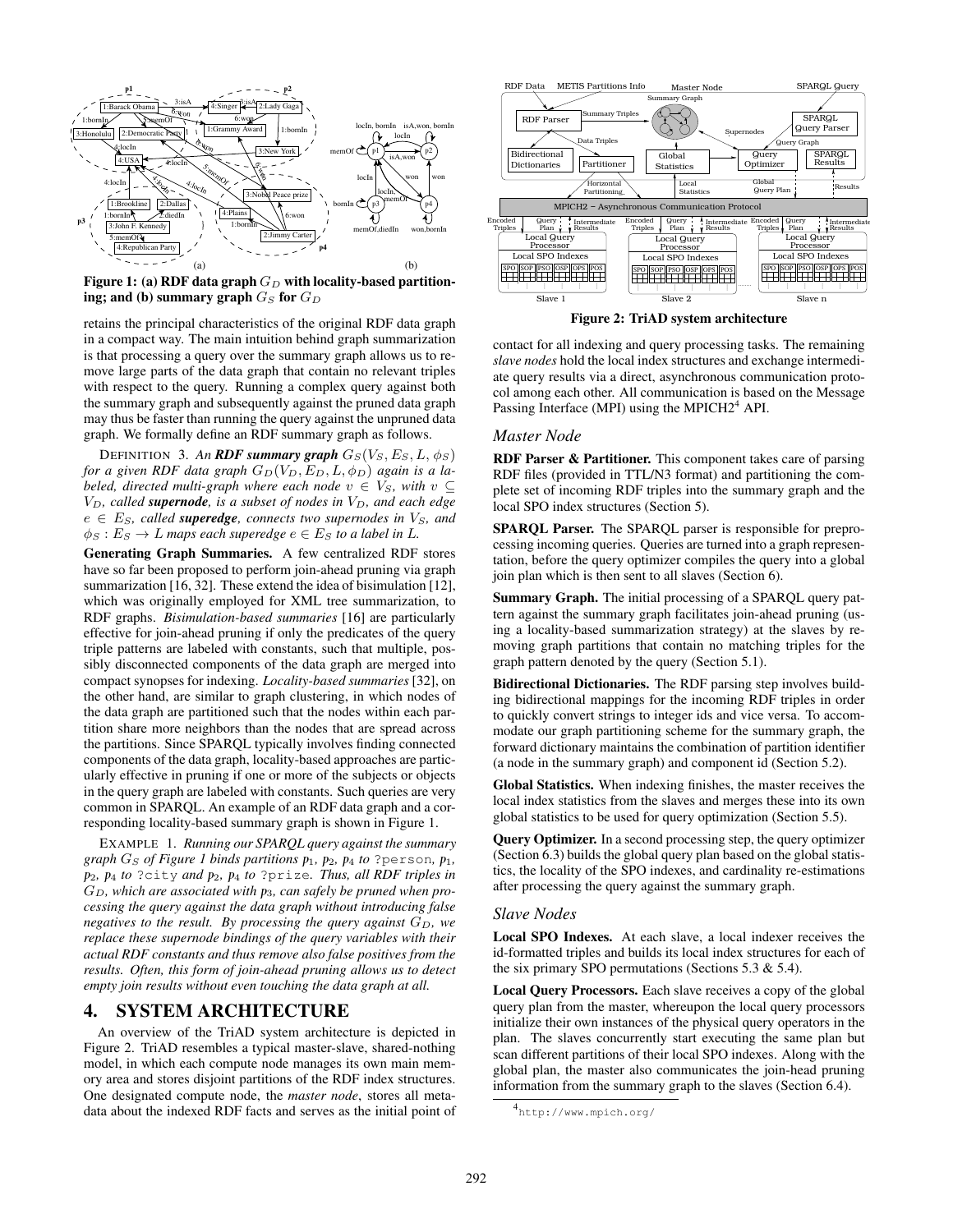# 5. INDEX ORGANIZATION

In this section, we provide a detailed description of the data partitioning and indexing strategies employed by TriAD.

#### 5.1 Global Summary Graph

In order to avoid processing unnecessarily large SPO permutation lists at query time, we pursue a join-ahead pruning technique at the master node. Specifically, we employ a summary graph, denoted as  $G_S(V_S, E_S, L, \phi_S)$ , for this purpose, which is stored at the master and serves as a concise summary of the actual RDF data graph  $G_D(V_D, E_D, L, \phi_D)$  (see Definitions 1 & 3).

RDF Graph Partitioning. Incoming triples, as they are produced by the RDF parser, are of the form  $\langle s, p, o \rangle$ , where  $s, o \in V_D$  and p is a label in L. Each distinct  $\langle s, p, o \rangle$  triple is mapped to an edge  $v \in E_D$  with  $\phi_D(v) = p$ . In order to create the summary graph, we first consider this set of RDF facts as one large graph  $G_D$  (using an intermediate dictionary for mapping node and edge labels to integer ids) and apply a non-overlapping graph-partitioning algorithm like METIS [9] to it. In the resulting partitioning scheme, each distinct subject  $s$  or object  $o$  that occurs in an RDF triple is assigned to exactly one graph partition (i.e., supernode)  $p \in V_S$ .

The resulting summary graph is treated as a new set of triples of the form  $\langle p_1, p, p_2 \rangle$ , where  $p_1, p_2 \in V_S$  are supernodes. For each original  $\langle s, p, o \rangle$  triple that lies in the cut between two supernodes  $p_1, p_2$ , a new superedge  $v \in E_S$  with the same label  $\phi_S(v) = p$ as the original edge in  $V_D$  is introduced. Within each  $p_i \in V_S$ , the original edges of the RDF data graph form self-loop edges of  $p_i$ . Moreover, among each such pair of supernodes  $p_i$ ,  $p_j \in V_S$ , the summary graph only stores edges with distinct labels p. Altogether, this reduces the size of the summary graph in comparison to the data graph drastically (see Figure 1).

Indexing the Summary Graph. After partitioning the data graph, summary triples of the form  $\langle p_1, p, p_2 \rangle$  are indexed at the master node. To support an efficient exploratory search over the summary graph, we index edges in  $G<sub>S</sub>$  in an adjacency-list-like format. These are stored as two large in-memory vectors holding the PSO and POS permutations of the summary triples for both forward (outgoing links) and backward (incoming links) lookups. Each of the two vectors is sorted in lexicographical order and processed via a combination of binary search and direct pointer accesses.

Optimal Number of Partitions. Determining the number of partitions that minimizes the combined query cost over both the summary and the (pruned) data graph purely empirically may be a very tricky and costly procedure by itself. In order to obtain an estimation of the best summary graph size, we formulate the following cost model as an optimization problem that takes both the centralized query execution at the summary graph and the subsequent distributed execution at the pruned data graph into account.

Let  $|V_D|$  and  $|E_D|$  be the number of nodes and edges in the data graph, respectively, and let  $d := \frac{|E_D|}{|V_D|}$  be the average degree of a node in the data graph. Further, let  $c_D$  denote the cost of executing a query against the data graph in a centralized setting. Ideally, the cost  $c_{D,n}$  for processing a query in a distributed setting linearly scales with the number of slaves n, i.e.,  $c_{D,n} = \frac{c_D}{n}$ . Similarly, let  $|V_S|$  be the targeted number of nodes in the summary graph. Then it is reasonable to assume that the cost  $c_S$  of processing the query against the summary graph is proportional to the summary graph size, i.e.,  $c_S := \frac{|E_S|}{|E_D|} \cdot c_D = \frac{d|V_S|}{|E_D|} \cdot c_D$ . Finally, let  $|V_P|$  and  $|E_P|$  be the number of nodes and edges in the data graph pruned by preprocessing the query against the summary graph. Then the cost  $c_{P,n}$  of processing the query against the pruned graph in a distributed setting is  $c_{P,n} := \frac{|E_P|}{|E_D|} \cdot c_{D,n}$ . Assuming further that the size of the pruned data graph—at least for selective queriesis inversely proportional to the size of the summary graph, we can rewrite the latter cost as  $c_{P,n} = \frac{\lambda}{|V_S|} \cdot c_{D,n}$ . Putting all these costs together, we obtain the total cost  $c_{Q,n}$  of processing a query against the summary and subsequently against the data graph as follows.

 $c_{Q}$ 

$$
n := c_S + c_{P,n}
$$
  
= 
$$
\frac{d|V_S|}{|E_D|} \cdot c_D + \frac{\lambda}{|V_S|} \cdot \frac{c_D}{n}
$$
 (1)

This yields a cost function that is convex in  $|V_s|$ . Minimizing  $c_{Q,n}$ thus gives an optimal number of nodes when  $|V_S| := \sqrt{\frac{\lambda |E_D|}{d n}}$ . We remark that this result coincides with information-theoretic results for determining the optimal number of clusters in a data set [23].

Although this makes the number of summary graph partitions (e.g., for METIS) easy to compute, in practice, the best choice of partitions certainly depends on a multitude of parameters, including the particular characteristics of the given data set, the query workload, the hardware configuration, as well as the network bandwidth and latency. We project all these latent parameters into a single parameter  $\lambda$  in our cost model, which we need to measure (only once) empirically for a given hardware and benchmark setting.

EXAMPLE 2. *We empirically verified how well a measured value of* λ *generalizes to different scales of a given data set and query workload as follows. Based on the LUBM-160 benchmark with queries Q1–Q7 (see Section 7), we first stepwisely adjusted the number of summary graph partitions to find the value of*  $|V_s|$  *that minimized the geometric mean of the queries' runtimes. LUBM-*160 consists of  $|E_D| = 27.9 \cdot 10^6$  triples with an average node *degree of*  $d = 3.6$ *, and by varying* | $V_s$ |*, we determined the best number of summary graph partitions to lie at around*  $|V_S| = 17k$ *partitions. Thus, plugging the above values into Equation* (1) *for a cluster of*  $n = 5$  *slaves, we obtain a value of*  $\lambda = 187$ *. We next use this value of* λ *to predict the best number of partitions for the LUBM-10240 setting (using the same queries), which consists of*  $|E_D| = 1.7 \cdot 10^9$  *triples.* Equation (1) *predicts*  $|V_S| = 136k$ *partitions, which is very well within the range of the actual best number of partitions, which we again manually determined to lie in between* 100k*–*200k *partitions (see Figure 6.A.4).*

## 5.2 Encoding Triples

After determining the summary graph partitions that each distinct subject s and object  $o$  in the RDF data graph belongs to, the master node encodes the partitioning information directly into these triples. For this, let  $\langle s, p, o \rangle$  denote a triple in the RDF data graph, and let  $\langle p_1, p, p_2 \rangle$  be its corresponding triple in the summary graph. We then obtain the final encoding of triples in the RDF data graph as  $\langle p_1 || s, p, p_2 || o \rangle$ . The integer ids of s and o are obtained by maintaining one separate dictionary (a hash map) per summary graph partition; the ids of  $p$  and  $p_1$ ,  $p_2$  are available from the intermediate dictionary and the summary graph itself.

EXAMPLE 3. *Following the summary graph shown in Figure 1, the triple* (Barack\_Obama, bornIn, Honolulu) *is encoded as follows. The subject* Barack\_Obama *is encoded as* 1||1*, the predicate as* 1*, and finally the object as*  $1||2$ *, thus yielding*  $\langle 1||1, 1, 1||2\rangle$ *(stored as a struct of integers) as the final encoding for this triple.*

#### 5.3 Horizontal Partitioning of Data Triples

As with any distributed system, we partition the set of encoded RDF data triples across the slaves. Our horizontal partitioning scheme aims to preserve the locality information obtained from the summary graph by hashing entire summary graph partitions into the grid-like distribution scheme shown in Figure 3. Since each combined  $p_1||s$  and  $p_2||o$  identifier contains information about both the summary graph partition and the actual subject and object identifiers, we can now "shard" these triples as follows. Let  $\langle p_1||s, p$ ,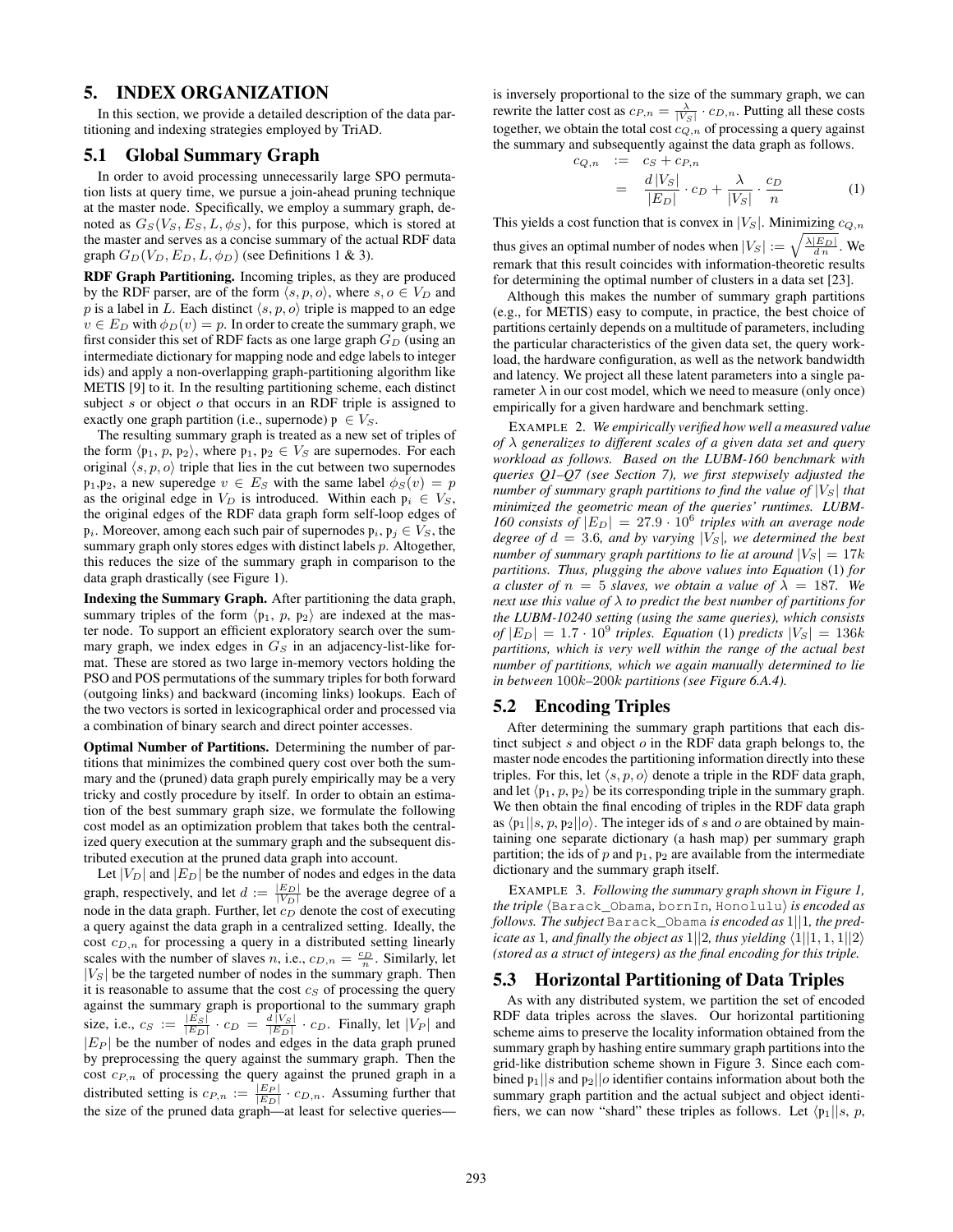

Figure 3: Locality-based & horizontal partitioning of triples

 $p_2||o\rangle$  be an encoded RDF triple, and let n be the number of slaves. Then each RDF triple is sharded twice, once by sending it to slave  $(p_1 \mod n)$  and once by sending it to slave  $(p_2 \mod n)$ .

EXAMPLE 4. *Consider the two triples* (Barack\_Obama, won, Nobel\_Peace\_Prize) and (Barack\_Obama, bornIn, Honolului*shown in Figure 1. Here,* Barack\_Obama *and* Honolulu *belong to Supernode* 1 *and* Nobel\_Peace\_Prize *belongs to Supernode* 4*. Considering a cluster of 5 slaves, we distribute the first triple onto Slaves* 1 *and* 4*, whereas the second triple is hashed twice (but sent only once) to Slave* 1*.*

Locality-Based Sharding and Join-Ahead Pruning. As opposed to the random partitioning schemes used, e.g., in [17], our hashing scheme aims to preserve the locality information provided by the summary graph. Triples belonging to the same supernode are placed on the same horizontal partition which facilitates join-ahead pruning of partitions that do not contain any triples that are relevant with respect to an entire query. From Example 1, assume we know that only partitions  $p_1$ ,  $p_2$ ,  $p_4$  are relevant for processing the SPO permutation of the query triple ?person <br/> <br/>bornIn> ?city because only  $p_1$ ,  $p_2$ ,  $p_4$  are bound to the subject ?person after processing the entire example query against the summary graph shown in Figure 1. As shown in Figure 3 (and from Example 4), only the first block each at Slaves 1, 2 and 4 thus is relevant for scanning the SPO permutation for this triple in this query.

# 5.4 Local Permutation Indexes

Upon receiving the sharded triples from the master, the slaves start creating their local permutation indexes in parallel. Each slave creates six large, in-memory vectors of triples, which will serve as our primary index structure for processing queries. Each of the six vectors corresponds to one SPO permutation of the three encoded  $\langle p_1 || s, p, p_2 || o \rangle$  fields. For fast lookups of a given query triple with a set of supernode ids selected from the summary graph, we define methods for random access (via binary search) and sequential access (in the form of iterators) on top of these vector-based SPO lists. Figure 3 depicts an example of these SPO indexes at the slaves.

SPO Indexes. At each slave, the six SPO permutations are arranged into two groups: i) the *subject-key* indexes (SPO, SOP, PSO), and ii) the *object-key* indexes (OSP, OPS, POS). All triples hashed onto a slave node via their subject field  $p_1||s$  are added to the node's subject-key indexes. Likewise, triples hashed by their object field  $p_2||o$  are added to the node's object-key indexes. This way, each encoded RDF triple is replicated exactly six times across the compute cluster. At each slave, the three subject-key and the three object-key vectors have exactly the same size, respectively.

Sorting Triples. Each of the six triple vectors at a slave is sorted in lexicographic order with respect to its corresponding permutation of the  $\langle p_1 || s, p, p_2 || o \rangle$  fields. The grid structure shown in Figure 3 thus preserves both locality information (i.e., the graph partitions) of the summary graph and guarantees coherence of triples with the same subjects, objects and predicates, respectively.

# 5.5 Local & Global Statistics

In order to create efficient join plans, we compute multiple statistics over both the data and the summary graph. These statistics include i) cardinalities of individual  $p_1||s$  (subject), p (predicate), and  $p_2||o$  (object) arguments in case of the data graph and ii) cardinalities of individual  $p_i$  (supernode),  $p$  (predicate) arguments in case of the summary graph. In addition, as in [14], we store cardinalities of iii) ( $p_1||s, p_2||o$ ) (subject, object), iv) ( $p, p_2||o$ ) (predicate, object), v)  $(p, p_1||s)$  (predicate, subject), and vi) selectivities of  $(p_1, p_2)$ (predicate, predicate) pairs as part of the data graph statistics. We follow a similar approach for the summary graph and also store the cardinalities of individual vii)  $(p, p_i)$  (predicate, supernode) and viii) selectivities of  $(p_1, p_2)$  (predicate, predicate) pairs.

These statistics can only provide us with an exact cost for the first series of index scans, while cardinalities for joins need to be approximated. Estimating the cost of an entire query plan thus requires the recursive estimation of the cardinalities of intermediate relations obtained from joins, which can be formalized as

$$
Card(R_{1,2}):=Card(R_1)\cdot Card(R_2)\cdot Sel(R_1,R_2)
$$
 (2)

where  $Sel(R_1, R_2)$  denotes the selectivity of the pair of predicates  $(p_1, p_2)$  associated with the triple patterns  $R_1$  and  $R_2$ , respectively. The selectivities for the entire RDF data graph are first aggregated locally at the slaves (in the form of absolute cardinalities) and then merged globally at the master, while the ones for the summary graph are aggregated at the master node, only.

EXAMPLE 5. *For the triple patterns*  $R_1$  :  $\langle$ ?person, bornIn,  $?city$  *and*  $R_2$  :  $\langle ?city, \text{locIn, USA} \rangle$ *, we store the cardinali* $ties Card(R_1) = 4$  *and*  $Card(R_2) = 5$  *at the master node. Similarly, we store the selectivity*  $Sel(R_1, R_2) = 0.2$  *for the pair of predicates* (bornIn*,* locIn)*. From Equation* (2)*, we thus obtain*  $Card(R_{1,2})=4$  *as the estimated number of joined triples.* 

# 6. QUERY OPTIMIZATION & DISTRIBUTED PROCESSING

In this section, we present a detailed description of the twostaged optimization and processing strategy we follow in TriAD.

## 6.1 Two-Staged Query Processing Overview

A SPARQL query is parsed and translated into a query graph of the form  $G_Q(V_Q, E_Q, L, Vars, \phi_Q)$  (see Definition 2) by assigning a unique id to each distinct variable in Vars, while constants in L are replaced by ids obtained from the forward dictionary. In the following, we refer to  $E_Q = \{R_1, R_2, \ldots, R_n\}$  as the set of query triple patterns that capture a conjunctive query pattern.

Stage 1. The first stage, called "pruning stage", is performed entirely at the master node. We first process the query against the summary graph to find bindings of supernode identifiers to query variables. For this, we employ an exploratory algorithm (similar to the one described in [2, 30]) for finding these supernode bindings. The reason behind choosing an exploratory-based algorithm over conventional joins is that, here, our objective is to only find supernode bindings for each query variable to facilitate join-ahead pruning at the actual SPO permutation indexes. For an efficient graph exploration, we determine the best exploration order, the *exploratory plan*, using a first DP-based optimizer over the summary graph statistics. The supernode bindings obtained from the pruning stage are relayed to the physical operators at the second stage.

Stage 2. In the second stage, we process the query against the data graph which is distributed across all slaves. Here, we follow a relational style of processing, aiming to generate the final join results of the SPARQL query. We determine the best join order by using a second DP-based optimizer (see, e.g., [14]) in combination with a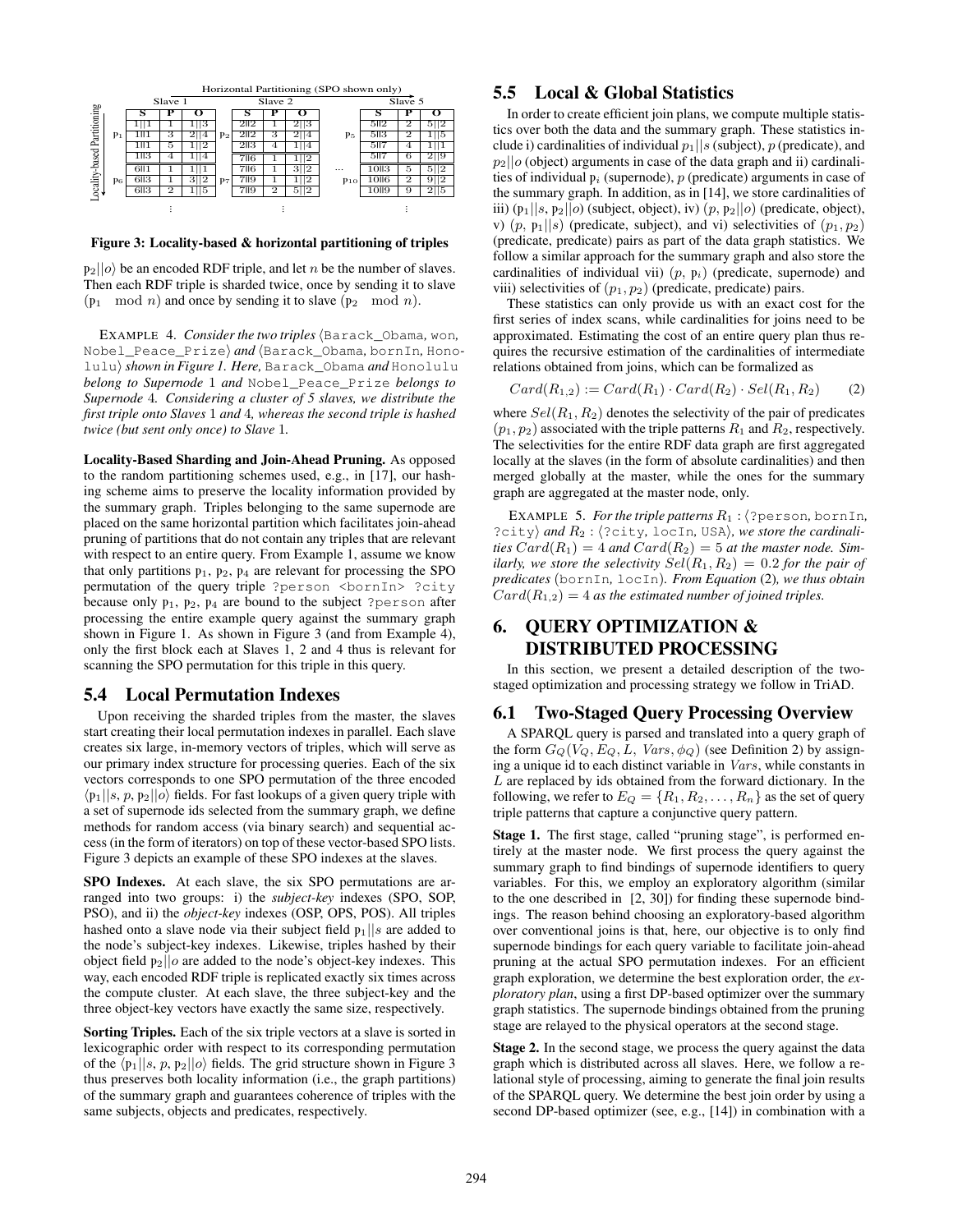

Figure 4: Global query plan for the query of Example 6

distribution-aware cost model as objective function. The supernode bindings obtained at the pruning stage are also used to (re-)estimate the cardinalities of input relations and are fed into the cost model for optimization. This *global query plan* generated at the master is then communicated to all slaves. Along with the global plan, the supernode bindings from Stage 1 are passed on to the slaves for pruning dangling triples (i.e., entire summary graph partitions) from the SPO permutation indexes. At each slave, the local query processor executes the plan by asynchronously sending and/or receiving intermediate join results to/from the other nodes. When query processing terminates, each slave holds its own partial query results which are then finally merged at the master.

#### 6.2 Generating Supernode Bindings

The first stage of processing generates supernode bindings via a graph exploration approach. However, unlike the simpler 1-hop graph exploration described in [30], we perform a full graph exploration with back-propagation. That is, we add a supernode binding to a join variable only if this binding satisfies the entire query also with respect to the remaining join variables.

EXAMPLE 6. *Consider a SPARQL query consisting of the following four triple patterns*  $R_1$  *to*  $R_4$ *.* 

- $R_1$ : ?person <br/> <br/>bornIn> ?city.
- $R_2$ : ?city <locatedIn> USA.
- R<sup>3</sup> : ?person <won> ?prize
- $R_4$ : ?prize <hasName> ?name.

*For the fixed exploration order*  $\langle R_1, R_2, R_3, R_4 \rangle$ *, we first find all possible bindings for variables* ?person *and* ?city *for the query pattern*  $R_1$ *. Next, for the second query pattern*  $R_2$ *, we prune those bindings for variable* ?city *that are not located in "*USA*". We propagate this information back to* ?person *and thus prune supernode bindings for* ?person*. Finally, with query patterns* R3*,* R4*, we filter out the bindings for variables* ?person*,* ?city *and accordingly add new bindings to* ?prize *and* ?name*.*

#### *Exploratory Plan Optimization*

A random exploration order of query patterns might make the summary graph processing inefficient and sometimes even slower than processing the data graph. To avoid this, we estimate the best exploration order by leveraging the summary graph statistics. To do so, we employ a first bottom-up DP algorithm to determine the order of triple patterns that yields the overall least cost estimate. At each DP step, we calculate the cost of the partial plan considered so far and prune if the current branch cannot contribute to the plan with the least cost anymore. Based on Equation (2), the cost of an entire exploration plan that is represented by a fixed order of triple patterns  $R_1, \ldots, R_n$  can thus be estimated as follows.

$$
Cost(\langle R_1, \ldots, R_n \rangle) \propto
$$
  
 
$$
Card(R_1) + \sum_{i=2}^n \left(Card(R_i) \prod_{j=1}^i Sel(R_i, R_j)\right)
$$
 (3)

Here,  $Card(R_i)$  denotes the precomputed cardinality of query pattern  $R_i$ , and  $Sel(R_i, R_j)$  represents the join selectivity of pairs of predicates  $(p_i, p_j)$  associated with triple patterns  $R_i, R_j$ , respectively (Section 5.5). This selectivity is set to 1 if  $R_i$  and  $R_j$  do not share any join variable. We remark that this estimation again assumes independence among join patterns.

# 6.3 Querying the Data Graph

With the supernode bindings at hand, Stage 2 of the query evaluation is performed over the indexed and sharded RDF data graph. Since there exist six SPO permutations of the entire RDF data graph, which are distributed across  $n$  slaves, each individual query pattern  $R_i$  could potentially be scanned in six different ways, and each such scan can be done in parallel across the slaves.

Physical Operators. Inspired by the reduced set of query operators in RDF-3X [14, 15], we employ only three distributed operators to construct a query plan in TriAD:

- Distributed Index Scan (DIS): Invokes a parallel scan over a permutation list that is sharded across  $n$  slaves.
- Distributed Merge Join (DMJ): Invokes a distributed mergejoin across  $n$  slaves when both input relations are sorted according to the join key(s) in the query plan.
- Distributed Hash Join (DHJ): Invokes a distributed hash-join across  $n$  slaves otherwise.

Each physical DIS operator is aware of the *locality* of the sharded list it scans, the *permutation order* chosen by the optimizer, and the *pruned summary graph partitions* determined by Stage 1. Moreover, both the DMJ and DHJ operators are aware of the *locality* of their input relations and their *join conditions* (see Figure 4).

Query-Time Sharding. Both the DMJ and DHJ operators may require sharding a relation at query time. Due to our index layout, the DMJ operator requires sharding of only at most one input relation  $R_i$  obtained from a DIS operator when  $R_i$ 's triples were previously sharded (Section 5.3) on a non-join key. For instance, consider the left-hand DMJ shown in Figure 4. Here, using a DIS over the POS index yields all triples for  $R_2$  whose objects are bound to "USA". Since  $R_2$ 's object is not a join key for the left-hand DMJ, we need to shard  $R_2$ 's triples according to the join key ?city (the subject of  $R_2$ ). On the other hand, the right-hand DMJ operator requires no query-time sharding at all when scanning the POS and PSO indexes, respectively, since both  $R_3$ 's and  $R_4$ 's triples were sharded on the join key ?prize. Likewise, the upper DHJ operator requires sharding both of its intermediate input relations, since  $R_{1,2}$ and  $R_{3,4}$  are not sorted on their common join key ?person and thus are misplaced among the slaves with respect to this key.

#### *Global Query Plan Optimization*

The choice of a physical join operator strongly influences the cost function determined by the DP optimizer. To initialize the DP table for each pattern  $R_i$  and SPO permutation  $k$ , which is distributed across *n* slaves, we set the DIS cost  $Cost(R_i^k) \propto Card(R_i)/n$  if permutation  $k$  matches the binding pattern given by the constants in  $R_i$ ; and we set it to be proportional to  $|E_D|/n$  otherwise. For example, for the query pattern  $\langle$ Barack\_Obama, ?p, ?o $\rangle$ , the cost of scanning the matching triples over the SPO, SOP permutations is expected to be much lower compared to scanning them over the OPS, OSP, PSO and POS permutations. For calculating the actual costs  $Cost(R_i^k)$  of an index scan, we multiply the basic cardinalities with a constant cost factor  $\eta^{\text{DIS}}$ .

After initializing the DP table with the first series of DIS costs, we continue to build a query plan that aims to reflect the optimal order of both *joining* and *shipping* intermediate results across the slaves. At each DP step, we join two subplans over two non-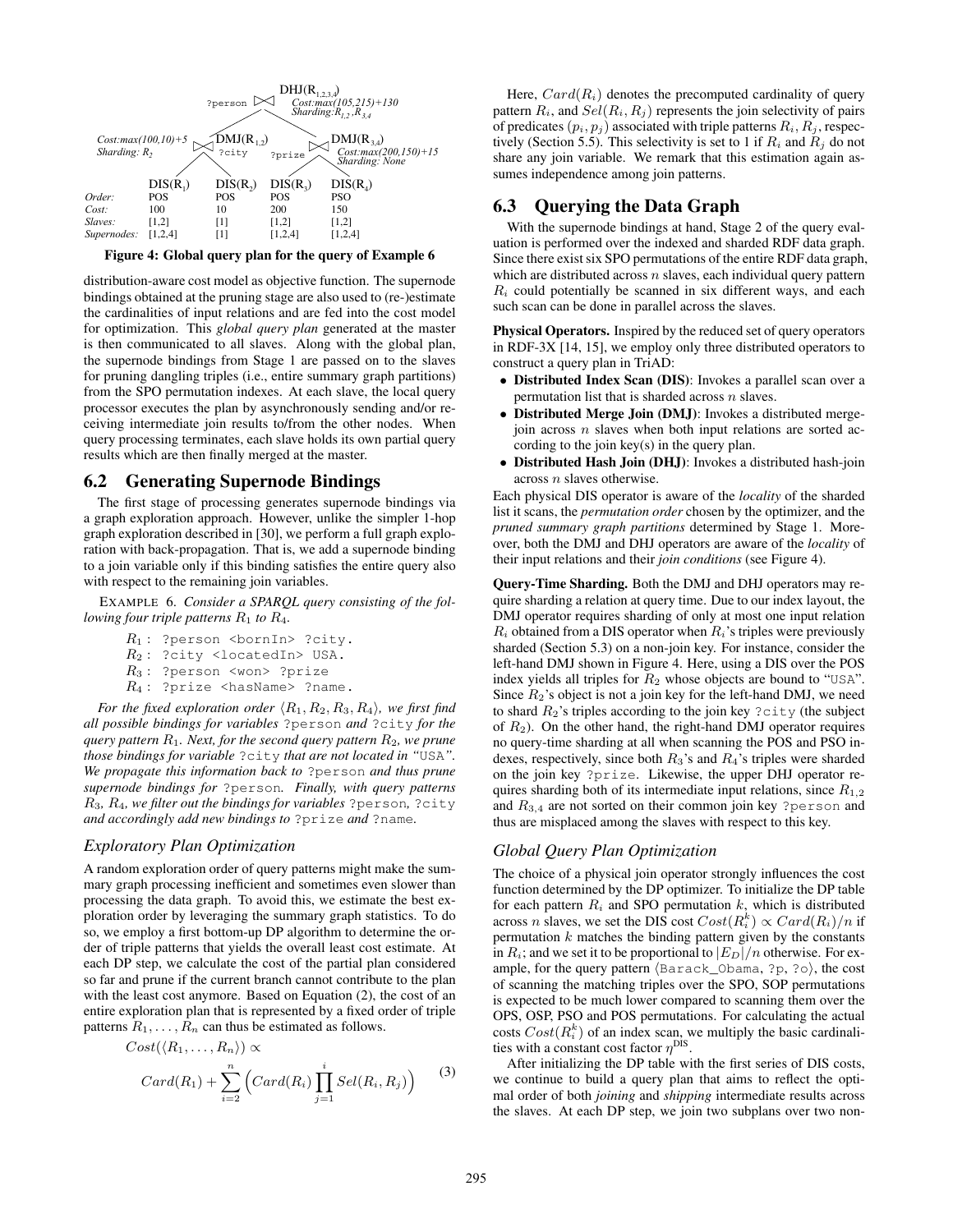overlapping subqueries  $Q^{left}$  and  $Q^{right}$  into a new combined plan Q. The cost of Q is then recursively defined as follows.

$$
Cost(Q) := \begin{cases} Cost(R_i^k) & \text{if } R_i \text{ denotes a DIS over permutation } k; \quad (4.1) \\ Cost(Q^{left}) + Cost(Q^{right}) \\ + Cost(Q^{left} \bowtie^{op} Q^{right}) \\ + Cost(Q^{left} \Leftarrow^{op} Q^{right}) & \text{otherwise.} \quad (4.2) \end{cases}
$$

Here,  $Cost(Q^{left} \bowtie^{op} Q^{right})$  denotes the cost of joining the two subqueries via operator  $op$ , which depends on the cardinalities of both  $Q^{left}$ ,  $Q^{right}$  times a constant cost factor  $\eta^{op}$  for the respective join operator  $op \in \{DMJ, DHJ\}$ . Conversely,  $Cost(Q^{left})$  $\rightleftharpoons$ <sup>op</sup>  $Q^{right}$ ) denotes the cost of shipping intermediate relations for  $Q^{left}$ ,  $Q^{right}$  across the slaves before executing the actual join. This is again computed from the cardinalities of  $Q^{left}$ ,  $Q^{right}$ , which are each multiplied with the width of their intermediate relations and a constant factor  $\eta^{\rightleftharpoons}$  for the communication cost.

Cardinality (Re-)Estimation. Equation (4.1) captures the scan costs for a basic triple pattern  $R_i$  to be proportional to the cardinality that is available from our precomputed global statistics. Preprocessing the query against the summary graph however lets us refine these cardinalities by the amount of summary graph partitions that are actually selected for each  $R_i$  after the initial graph exploration step. Thus, let  $Card(R_i)$  be the precomputed cardinality of a query pattern  $R_i$  over the RDF data graph, and let  $|C_s|, |C_o|$  be the cardinalities of its subject  $s$  and object  $o$ , respectively, obtained from the precomputed summary graph statistics. Let  $|C'_s|, |C'_o|$  be the number of supernode bindings obtained from Stage 1 of processing the query over the summary graph. We then (re-)estimate  $Card'(R_i)$  via a simple linear interpolation as follows.

$$
Card'(R_i) := \frac{|C'_s|}{|C_s|} \cdot \frac{|C'_o|}{|C_o|} \cdot Card(R_i)
$$
 (4)

These re-estimated cardinalities are plugged into Equation (4.1) and used by the optimizer when determining the global query plan.

Accounting for Parallel Operations. To accommodate for the parallel execution of two subplans  $Q^{left}$ ,  $Q^{right}$  (Section 6.4), we further refine the cost function of Equation (4.2) as follows.

$$
Cost(Q) := \max\left(Cost(Q^{left}), Cost(Q^{right})\right) + Cost(Q^{left} \bowtie^{op} Q^{right}) + Cost(Q^{left} \right) \rightarrow Cost(Q^{left} \right)
$$
(5)

That is, at any DP step, the cost of the current (sub-)plan for  $Q$  is proportional to the cost of the concurrent execution of the subplans for  $Q^{left}$ ,  $Q^{right}$ , rather than to the cost of their sequential execution. Another significant advantage of parallel executions—in addition to speeding up computations—is that it also better exploits the network bandwidth by sending more than one intermediate relation at a time via asynchronously exchanged messages.

EXAMPLE 7. *Figure 4 shows an example of a global plan returned by the optimizer for a two-node distribution. One can observe that the plan explicitly includes the locality and pruning information that each DIS operator has at the leaves. For instance, the POS list chosen for pattern*  $R_2$  *entirely resides at Slave 1, whereas the ones for*  $R_1$ ,  $R_3$ ,  $R_4$  *are distributed across both slaves. The plan also shows how the parallel execution of subplans affects the cost estimates for the DMJ and DHJ operators.*

#### 6.4 Distributed Query Execution

The global query plan generated at the master is communicated to all slaves along with the supernode bindings. Each slave receives **Algorithm 1:** Local query processor at Slave  $i$ 

```
Input: Global query plan with supernode bindings Plan;
      local SPO index Idx; number of slaves n;
     Output: Relation with partial query results Relation;
     method \text{Main}(Plan, Idx, n, i) {
 2 EP[1..l] \leftarrow CreateExecutionPaths(Plan); //plan with l leaf op's
        for j = 1..l do
 4 \Box START_THREAD((EP[j], \, Idx) \rightarrow Process);
       \bigcup_{\text{AIive}[i]} \text{STAR} \cup \text{THEBAD}(L2L_{\text{IJ}}, L2L_{\text{I}}) \leftarrow \text{SendSlaveStatusToMaster}(i);6 WAIT_ALL(EP[1..l]); //synchronize on execution paths<br>7 return EP[1].Relation: l/return partial result relation f
     return EP[1]. Relation; } //return partial result relation for this slave
 8 method Process(EP, \text{Idx}) {<br>9 while \Omega_n \leftarrow NextOperator
        while Op \leftarrow NextOperator(EP) do
10 if Op is DIS then
11 \left\{ \begin{array}{c} \begin{array}{c} \end{array} \begin{array} \end{array} \right. \begin{bmatrix} \end{array} S N \begin{bmatrix} 1 \ldots p \end{bmatrix} \end{array} := \text{GetSupernodeBinding}(Op); \text{ // for join-ahead pruning} \end{array} \end{array}12 EP. Relation \leftarrow GetIterator(Op, Idx, SN[1..p]); //binary search
13 else
                    Alive[1..n] \leftarrow \text{ReceiveSlaveStatusFromMaster}();15 if Op. Sharding then<br>16 \left| \begin{array}{c} \text{if } Op. \text{Sharding then} \\ \text{Part}[1..n] \leftarrow S \end{array} \right|Part[1..n] \leftarrow \text{Shard}(EP, Relation);//repartition relation
17 \vert EP. Relation \leftarrow Part[i]; //keep partition i locally
18 for j \neq i && Alive[j] do<br>19 for j \neq i && Alive[j] do
                             \mathcal{L} \overrightarrow{A} c k[j] \leftarrow \text{MPI\_Isend}(Part[j], j, EP.Id);20 for j \neq i && Alive[j] do
 21 \begin{bmatrix} \text{21} \\ \text{22} \end{bmatrix} \begin{bmatrix} \text{Act}[n+j] \leftarrow \text{MPI\_Treeeive}(Part[j], j, EP.Id); \\ \text{EP}.Relation \leftarrow \text{Merge}(EP. Relation, Part[j]); \end{bmatrix}23 \Box WAIT_ALL(Ack[1..2n]); //synchronize on incoming messages
24 SibEP ← FindSiblingExecutionPath(Op);
25 R<sub>1</sub> ← EP. Relation;<br>
R_0 \leftarrow SibEP, Relati26 R<sub>2</sub> ← SibEP.Relation;<br>
if SibEP.Id < EP.Id the
                   if SibEP.Id \lt EP.Id then
28 STOP_THREAD(EP);
29 \left| \right| \left| \right| \mathsf{E} \mathsf{P}. \mathsf{Relation} \leftarrow \mathrm{Join}(R_1, R_2, Op); \} // Op is DMJ or DHJ
```
this plan, initializes its own instances of the physical operators (but over different chunks of the sharded SPO lists), and then starts processing the plan concurrently. The protocol that is executed at each of the slave nodes concurrently is shown in Algorithm 1.

Multi-Threaded, Asynchronous Plan Execution. The key to allow for a parallel, asynchronous execution of the global query plan lies in executing the plan in a multi-threaded fashion at each slave. The Main method of Algorithm 1 invokes a new thread (using the C++ Boost API) for each sequential *execution path* (EP) of operators in the query plan. An EP is a path from a leaf of the operator tree up to its root (the vertical dashed lines in Figure 5). At each slave, we start a separate thread for each such EP (Line 3), and we later join (i.e., synchronize) two threads into one at the lowest common join operator that two such EPs share (Line 27).

As shown in the Process method (and in Figure 5), the execution of an EP always starts with the DIS operators. Each DIS operator obtains the respective supernode bindings for join-ahead pruning as part of the global query plan (Line 11). Instead of building an intermediate relation, a DIS operator returns an iterator that directly points to the first qualifying tuple (obtained via binary search and the supernode bindings) in a sorted SPO permutation list (Line 12). These iterators are then passed to the parent DMJ operators to perform the joins directly on the raw indexes. Otherwise, if the operator is DMJ or DHJ and sharding is required, Slave  $i$  first shards the intermediate relation that it holds at its current EP (Line 16). Only in this case, Slave  $i$  needs to synchronize on incoming messages (Line 20) from the other  $n - 1$  slaves in order to merge the incoming (resharded) tuples into the current EP's intermediate relation (Line 22). Thus, each EP holds an intermediate relation which is iteratively passed on to a subsequent join operator (Line 29) in the execution path. Although the operators within an EP are executed sequentially, multiple such EPs (and thus operators) run in parallel and asynchronously at each slave, and across all slave nodes.

Asynchronous MPI Communication. Sharding an intermediate relation for a DMJ or DHJ operator at query time is a blocking op-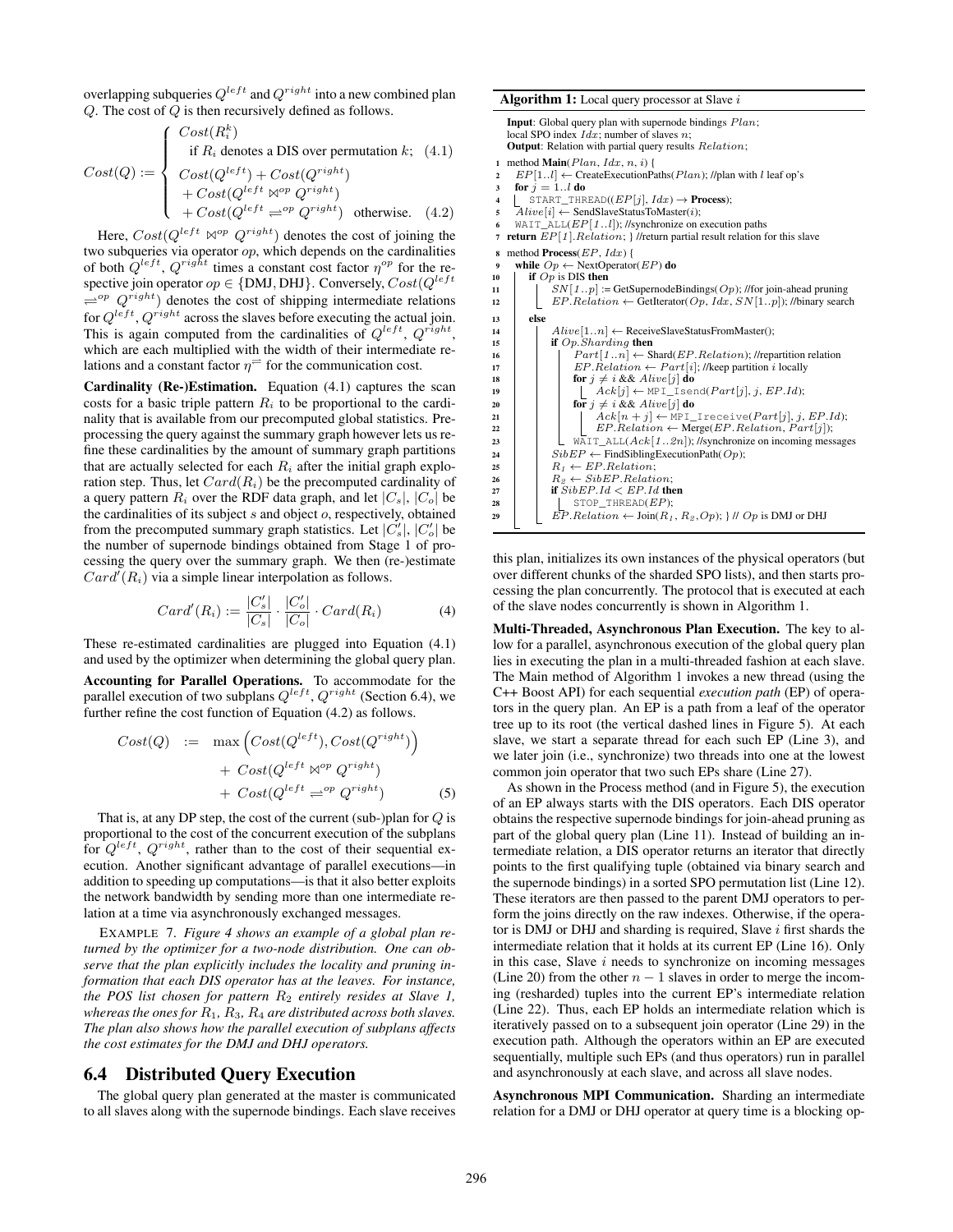



eration that requires a synchronization step among all slaves. This may be a significant bottleneck, as it blocks the slaves from performing their partial join operations until all the slaves have received their corresponding chunks of tuples. We address this by using the asynchronous MPI\_Isend and MPI\_Ireceive methods of the MPICH2 API (Lines 19 & 21). Thus, without waiting for the entire sharding phase to finish among all slaves, a part of a DMJ or DHJ operation can be invoked locally on a slave as soon as this slave has received the  $n - 1$  messages with the chunks of tuples it is responsible for (denoted by the horizontal dashed lines in Figure 5). Conversely, once a slave finishes all its execution paths, it broadcasts its completion to all other slaves via the master.

In summary, if query-time sharding is required prior to a join, then this step is comparable to a "Shuffle&Sort" phase of a Mapside join in MapReduce [10]. In our case, shuffling is not always required, and sorting is avoided entirely. Due to the layout of our distributed index structures (Sections 5.2  $\&$  5.3), we can always rely on efficient DMJ operators for the first level of joins. At this first level, we need query-time sharding only if we join the subject of one query pattern on the object of another query pattern (i.e., we have an S-O or O-S join) and at least one of the non-joining subjects or objects is a constant. Conversely, a DHJ operator requires querytime sharding of either one (or both) of its input relations. During plan generation, this is taken into consideration by the optimizer together with the constant cost factors of the operators, such that we favor merge joins over hashing whenever possible.

EXAMPLE 8. *Figure 5 illustrates the distributed execution of the query plan depicted in Figure 4 (and shown in Example 6) for a two-node distributed setup. At the leafs, the DIS operators (e.g., for* R1*) obtain the supernode bindings and each create an iterator over the pruned POS index (shaded partitions). Before invoking the left*hand DMJ on ?city, and since  $R_2$  at Slave 2 is empty, we repar*tition the triples of*  $R_2$  *at Slave 1 into two partitions, one of which is sent to Slave 2 (denoted by a horizontal dashed line). The two right-hand DMJs on* ?prize *at Slaves 1 and 2 require no communication, as their input triples are already in-place. Since the two DMJs order tuples on different join keys for* ?city *and* ?prize*, only the final DHJ requires sharding and shipping for both*  $R_{1,2}$ *and* R<sup>3</sup>,<sup>4</sup> *for the join on* ?person*. All of the DIS operators are performed in a fully distributed and multi-threaded fashion. Also the next level of DMJ runs in an asynchronous fashion. Only the final DHJ needs to wait until both of its incoming DMJ operators have finished generating their intermediate results.*

## 7. EVALUATION

We evaluated TriAD in comparison to two centralized RDF engines, RDF-3X [14] and BitMat [2], four distributed RDF engines, SHARD [17], H-RDF-3X [8], 4store [7] and the very recent Trinity.RDF [30] engine, one main-memory DBMS, MonetDB [22], as well as to Apache's Hadoop and Spark engines (the latter for comparing to their plain join performance). To study join-ahead pruning, we consider two variants of our system. The first, referred to as TriAD-SG, makes use of the summary graph, while the second, referred to as TriAD, performs a random partitioning of triples. Benchmarks. We used the widely popular LUBM<sup>5</sup> synthetic benchmark, the real-world BTC 2012 $^6$  dataset, and the recent WSDTS<sup>7</sup> SPARQL diversity test suite. For LUBM, we employed the data generator using UBA 1.7 in N3 format. Concerning the queries, we used the benchmark queries published in [2] and used by Trinity.RDF [30]. For BTC, we defined 8 queries of varying complexity similar to the ones published in [13], replacing only the operators that TriAD currently does not support (i.e., DISTINCT and []).

TriAD Setup. We implemented TriAD in C++ using GCC-4.4 with -O3 optimization. We used MPICH2-1.4.1 and Boost 1.54.0 as external libraries. For TriAD-SG, we constructed our summary graph by partitioning the RDF data graph using the METIS 5.1 graph partitioner with a default configuration. To achieve a better performance during partitioning, we ignored edges connecting string literals, resulting in both time and space savings. We ran all experiments on a local compute cluster with 12 nodes (one of which was dedicated as the master node) which are connected via a 1GBit LAN connection. Each machine has 48GB of RAM, 16 quad-core CPUs of 2.4GHz, and runs Debian Linux 6.0.6.

Competitor Setup. To compare against Hadoop-based engines, we implemented H-RDF-3X [8] as our main competitor. For H-RDF-3X, we first partition the graph using METIS and assign each partition to a slave that runs RDF-3X 0.3.7 as its local RDF engine. For a fair comparison, and given that all LUBM queries have a diameter of less than 2, we employ a 1-hop replication. Moreover, since neither Trinity.RDF [30] nor its underlying Trinity graph engine [21] are openly available, Tables 1 and 4 thus depict the running times reported in [30] for the same benchmark setting but over a much stronger hardware configuration. Most notably, our available network bandwidth and main memory lie at 1GBit and 48GB as opposed to 40GBit and 96GB reported in [30], respectively. All other competitors are off-the-shelf installations within our cluster.

## 7.1 Results – LUBM-10240 Dataset

In our first series of experiments, we use the LUBM-10240 dataset which consists of about 1.84 billion triples (amounting to a size of 730 GB in raw N3 format). Queries Q1–Q7 [2, 30] can be classified as non-selective  $(Q2)$ , selective in both the input relations and output size  $(Q4, Q5, Q6)$ , and selective in output size  $(Q1,$ Q3, Q7). This setup is identical to the one used for evaluating Trinity.RDF [30], thus allowing us draw a careful comparison to their performance results. In Table 1, we depict the wall-clock processing times of both TriAD and TriAD-SG in comparison to all competitors. For TriAD-SG, we experimented with different summary graph sizes. Table 1 depicts our best setting, where 200,000 supernodes and 130,744,241 superedges reside at the master node.

<sup>5</sup> http://swat.cse.lehigh.edu/projects/lubm/

<sup>6</sup> http://challenge.semanticweb.org/

<sup>7&</sup>lt;br>https://cs.uwaterloo.ca/~galuc/wsdts/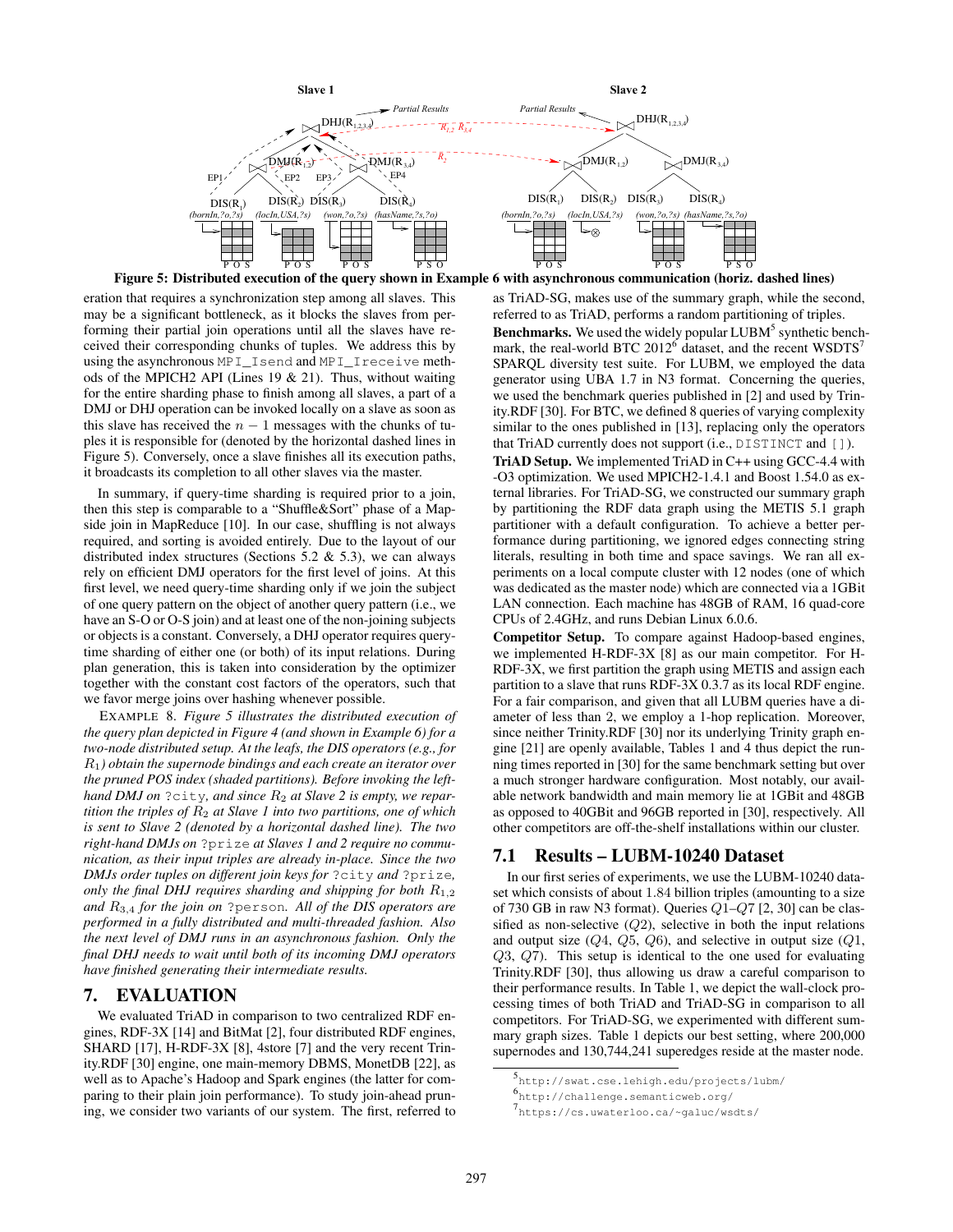



Starting from the non-selective query  $Q2$ , which contains a single join that returns a large number of results, TriAD outperforms all competitors, thus taking advantage of its distributed join execution. Trinity.RDF is about 3 times slower, since here graph-exploration provides no benefit for non-selective queries, thus retaining many bindings and performing a single, centralized join at the master node. H-RDF-3X, due its use of local RDF stores, can execute the join in parallel and runs faster than Trinity.RDF (warm cache) but due to the unbalanced partition sizes across the local RDF stores, H-RDF-3X remains slower than TriAD. In addition, TriAD, which uses main-memory backed indexes, can perform fast random-access jumps over its indexes. Here, the use of the summary graph (see TriAD-SG) even slightly hurts performance, since Q2 does not benefit from join-ahead pruning either.

For the selective queries Q1, Q3, Q7, TriAD manages again to outperform Trinity.RDF. The slower performance of Trinity.RDF apparently is due to its 1-hop distributed graph exploration method without back-propagation (which we conclude from the observation that these queries are only selective in their final output but non-selective for the lowest level of joins). For both Q1 and Q3, the summary graph with a full graph exploration (including backpropagation) improves the performance of TriAD, since pruning is very effective for these selective queries. Especially for Q3, which has an empty result, the summary graph prunes many SPO partitions which leads to performance gains over Trinity.RDF. This impact of full graph exploration is also shown by the centralized BitMat system which is faster than TriAD but slower than TriAD-

SG. For query Q7, the pruning stage in TriAD-SG is not as effective, thus retaining many SPO partitions and resulting in an inferior performance compared to TriAD due to the overhead of shipping and comparing the supernode identifiers for our index scans. 4store repeatedly crashed on queries Q1, Q3, Q7 (marked as "aborted").

Queries Q4, Q5, which are processed against many low-cardinality input relations, can be considered as the best cases for effective join-ahead pruning. For these queries, the centralized RDF-3X engine with join-ahead pruning is very efficient. TriAD is slightly faster than RDF-3X (warm cache) and Trinity.RDF by using distributed joins with skip-ahead jumps over the index lists based on the supergraph partitions. In the case of TriAD-SG, where the firststage processing is negligible, it performs similarly to TriAD.

Trinity.RDF performs better than TriAD for Q6, where large intermediate relations hamper the performance of TriAD. The use of the summary graph in TriAD-SG however is almost 50 times faster, thus reducing the size of the intermediate results significantly and outperforming Trinity.RDF. H-RDF-3X performs significantly worse in this case, since it breaks the query into smaller subqueries and fails to capitalize on the SIP benefits of RDF-3X.

Scalability. We studied both the strong and weak scalability of TriAD by increasing the number of available machines and the size of the data set. The results are shown in Figure 6. Figures 6.C.1 and 6.B.1 show the strong scalability in terms of query time when increasing the number of slaves from 2 to 11. Figure 6.C.1 shows the average communication costs per slave for this increasing number of slaves. For measuring strong scalability, we use the LUBM-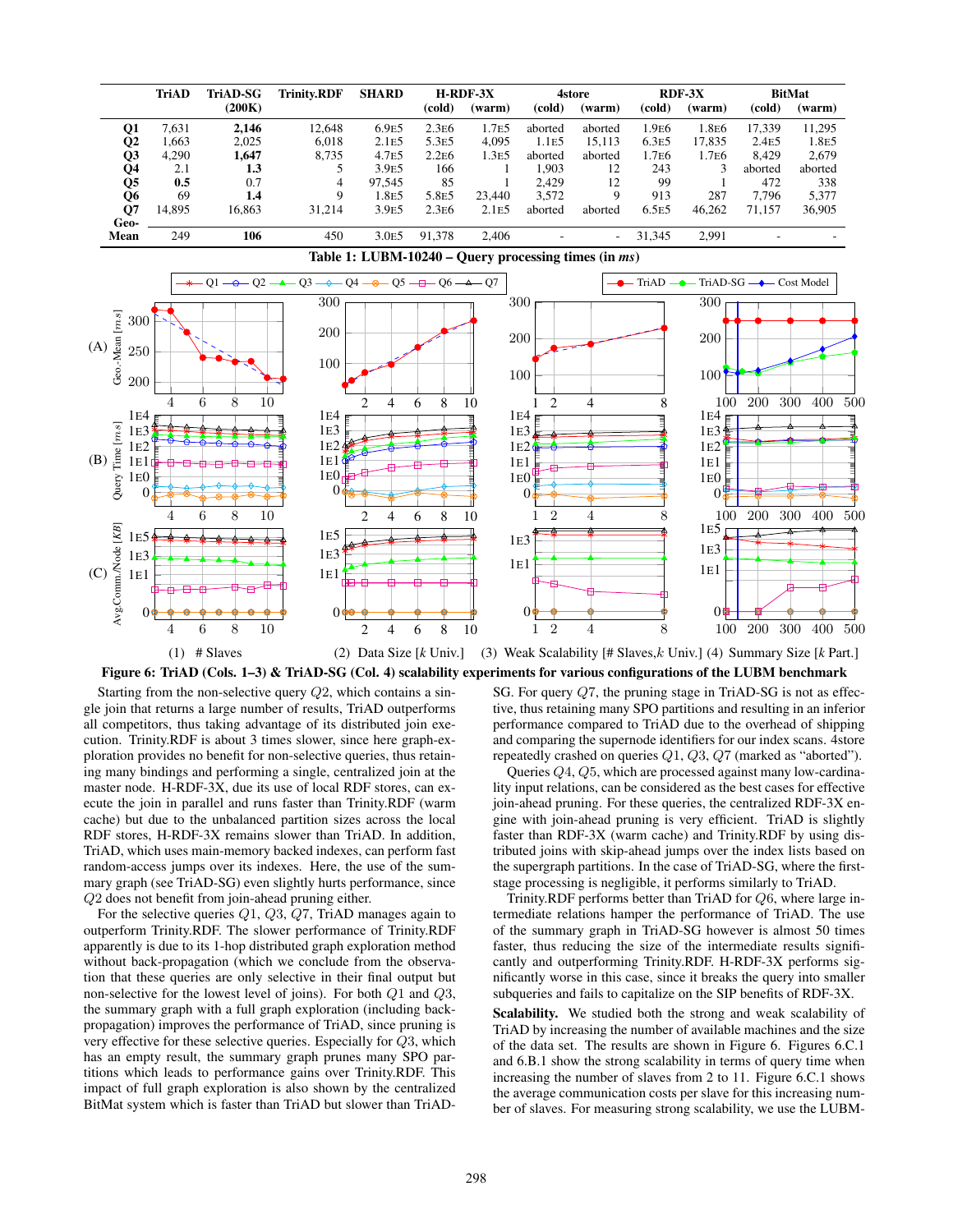10240 dataset. (We omit the setting with a single slave as our indexes and statistics do not fit into 48GB of RAM.) We observe that our processing time decreases linearly as the number of machines increases and, as expected, we see the average communication cost per slave decreasing while the total communication cost is increasing. We also studied how TriAD performs as we increase the size of the data while keeping the number of machines fixed. Results are shown in Figures 6.A.3, 6.B3 and 6.C.3 and imply a very good scalability for TriAD with respect to the data size. Similarly, Figures 6.A.2, 6.B.2, 6.C.2 depict the case when we increase both the size of the data and the number of available machines. From the geometric means in Figure 6.A.2, we can observe that the variance is very low, thus confirming the afore behavior also in terms of weak scalability. Notice that the join multiplicities for Q1–Q7 are larger than 1, such that the result sizes also grow super-linearly.

Communication Costs. With regard to the communication costs among slaves, our measurements for LUBM-10240 are shown in Table 2 (in *KB*). The use of the summary graph generally achieves a better query performance by reducing the size of the intermediate results via join-ahead pruning, thus decreasing both the communication costs and the computational costs of the joins. The maximum gains appear for selective queries Q1, Q3, and Q7.

|                | О1     | <b>O2</b> | <b>O3</b> | O4       | О5       | <b>O6</b> | О7     |
|----------------|--------|-----------|-----------|----------|----------|-----------|--------|
| TriAD(KB)      | 35,720 | $\theta$  | 439       | < 0.1    | < 0.1    | 1.13      | 73.141 |
| $TriAD-SG(KB)$ | 4.587  | 0         | 107       | $^{(1)}$ | $\Omega$ |           | 21.051 |

Table 2: Communication costs for LUBM-10240

Impact of Summary Graph Size. The query times and the average communication costs for queries Q1–Q7 for different summary graph sizes are shown in Figures 6.A.4, 6.B.4 and 6.C.4. With increasing summary graph sizes, we generally observe increasing query times, which become dominated by processing the queries against the summary graph. We can also observe a decreasing trend for the communication costs (except for  $Q7$ ) because of more pruning. Figures 6.A.4, 6.B.4 and 6.C.4 show the optimal number of partitions predicted by our cost model (blue vertical line). The TriAD baseline (red horizontal bar) is shown in Figure 6.A.4. The cost predicted by our cost model (green curve in Figure 6.A.4, see also Section 5.1) has been scaled linearly to fit this plot, which however does not affect the shape of the plot nor its minimum.



Impact of Multi-Threading. We evaluated the gain of multi-threading and its effect on plan generation for the LUBM-10240 dataset on a 10-node setup. Figure 7 shows the query times of the different variants of TriAD on a logarithmic scale. To measure the effectiveness of multi-threading on both plan generation and query execution, we defined two variants: i) TriAD-noMT1 (using our multithreading-aware cost model for optimization but single-threaded executions), and ii) TriAD-noMT2 (using a single-threaded mode for optimization and execution). For queries Q3 and Q4, allowing multi-threaded operations achieves an order of magnitude better performance results. A main reason for this large difference besides a better CPU and network utilization—are improved query plans generated by the optimizer when multi-threading is enabled.

| <b>Relation Sizes</b>      |                  | Ο5        | Q2            |
|----------------------------|------------------|-----------|---------------|
| $R_1/R_2$                  | <b>LUBM-1000</b> | 10B / 3MB | 9MB/180MB     |
|                            | LUBM-10240       | 70B/29MB  | 103MB/2GB     |
| <b>Ouery Time (in sec)</b> |                  | Ο5        | $\mathbf{Q}$  |
| TriAD                      | <b>LUBM-1000</b> | < 0.01    | 0.16          |
|                            | LUBM-10240       | < 0.01    | 1.20          |
| Apache Hadoop              | <b>LUBM-1000</b> | 21.17     | 29.69         |
|                            | LUBM-10240       | 21.83     | 73.36         |
| Apache Spark (cold / warm) | <b>LUBM-1000</b> | 4.07/0.14 | 26.72 / 15.04 |
|                            | LUBM-10240       | 9.36/0.48 | 116.25/96.12  |
| MonetDB (cold / warm)      | <b>LUBM-1000</b> | 0.05/0.01 | 1.52/0.05     |
|                            | LUBM-10240       | 0.11/0.02 | 26.83/0.23    |

|  | Table 3: Single-join performance of various engines |  |
|--|-----------------------------------------------------|--|
|  |                                                     |  |

|                |                | TriAD TriAD-SG Trinity<br>(17K) | .RDF |            | $RDF-3X$<br>(cold) (warm) (cold) (warm) (cold) (warm) |              | <b>MonetDB</b> |               | <b>BitMat</b> |
|----------------|----------------|---------------------------------|------|------------|-------------------------------------------------------|--------------|----------------|---------------|---------------|
| Q1             | 427            | 97                              |      | 281 38,802 | 27,702 10,600                                         |              |                | 1,500 1,078   | 1,053         |
| Q <sub>2</sub> | 117            | 140                             |      | 132 32.936 | 347                                                   | 279          |                | 174 3,055     | 3,030         |
| Q3             | 210            | 31                              |      | 110 27,692 | 27,678 10,900                                         |              | 1.700          | 47            | 40            |
| Q4             | $\overline{2}$ | 1                               | 5    | 76         | $\mathfrak{D}$                                        | 39           |                | 25 5.421      | 5,357         |
| Ο5             | 0.5            | 0.2                             | 4    |            |                                                       | 80           | 23             | 6             | 6             |
| O6             | 19             | 1.8                             | 9    | 59         | 7                                                     | 130          | 51             | 132           | 128           |
| Ο7             | 693            | 711                             |      | 630 35.485 |                                                       | 1.086 10.100 |                | 1.700 1.642   | 1,583         |
| Geo.-          |                |                                 |      |            |                                                       |              |                |               |               |
| Mean           | 39             | 14                              | 46   | 1.280      | 170                                                   | 748          | 216            | 277           | 362           |
| ---            |                |                                 | $ -$ | $\sim$     |                                                       | $\sim$       | $\sim$ $\sim$  | $\sim$ $\sim$ |               |

Table 4: LUBM-160 – Query processing times (in *ms*)

Single-Join Performance. To evaluate the basic performance of joins in Apache Hadoop and Spark versus TriAD, we compared the built-in Map-side join function of Hadoop (over two sorted and key-partitioned input files) with the DMJ operator in TriAD. We ran the comparison over a 10-node cluster setup with two different LUBM scale factors. Table 3 shows the relation sizes and the query performance (this time in *seconds*) of Hadoop and Spark [29] for both a selective  $(Q5)$  and a non-selective  $(Q2)$  LUBM query, each consisting of just a single join operation. We can clearly observe that Hadoop-based joins should be avoided. MonetDB, in comparison, yields the by far best join performance when the input relations fit into the main memory of a single machine. It however degrades when optimizing complex SPARQL queries (see Table 4).

# 7.2 Results – LUBM-160 Dataset

We also evaluated the performance of TriAD and TriAD-SG over a smaller dataset. For a fair comparison, we used a single slave node setup for this, and the results are shown in Table 4. We can observe that TriAD continues to perform well for selective queries  $Q_4$ ,  $Q_5$ ,  $Q_6$  and the non-selective query  $Q_2$ . For the remaining selective queries Q1, Q3, Q7, the large intermediate relations hamper performance, thus showing a negative impact on the centralized execution. Still, TriAD-SG benefits from join-ahead pruning and delivers a much better performance than the other systems except for query Q7. In this case, like in the LUBM-10240 dataset, TriAD-SG performs no pruning in the first stage and thus the overhead in the second stage marginally decreases its performance.

## 7.3 Results – BTC 2012 Dataset

Apart from the synthetic LUBM benchmark dataset, we evaluated TriAD over the real-world BTC benchmark. We considered queries  $Q1-Q8$  published in [13]. Queries  $Q1$ ,  $Q2$ ,  $Q8$  (4 joins), Q3 (5 joins) are star queries with result sizes of 1, 2, 1, 292, respectively. Queries Q4, Q7 (6 joins) and Q5, Q6 (4 joins) are combinations of star and path queries. Table 5 shows the performance of TriAD against the available competitors. (We omit SHARD and BitMat from the table as they failed to finish the indexing step.) We can observe that TriAD consistently outperforms the competitors. In the case of Q6, which has an empty result, our summary graph returns no bindings and thus entirely avoids query processing against the data graph. Also, one can observe the high running